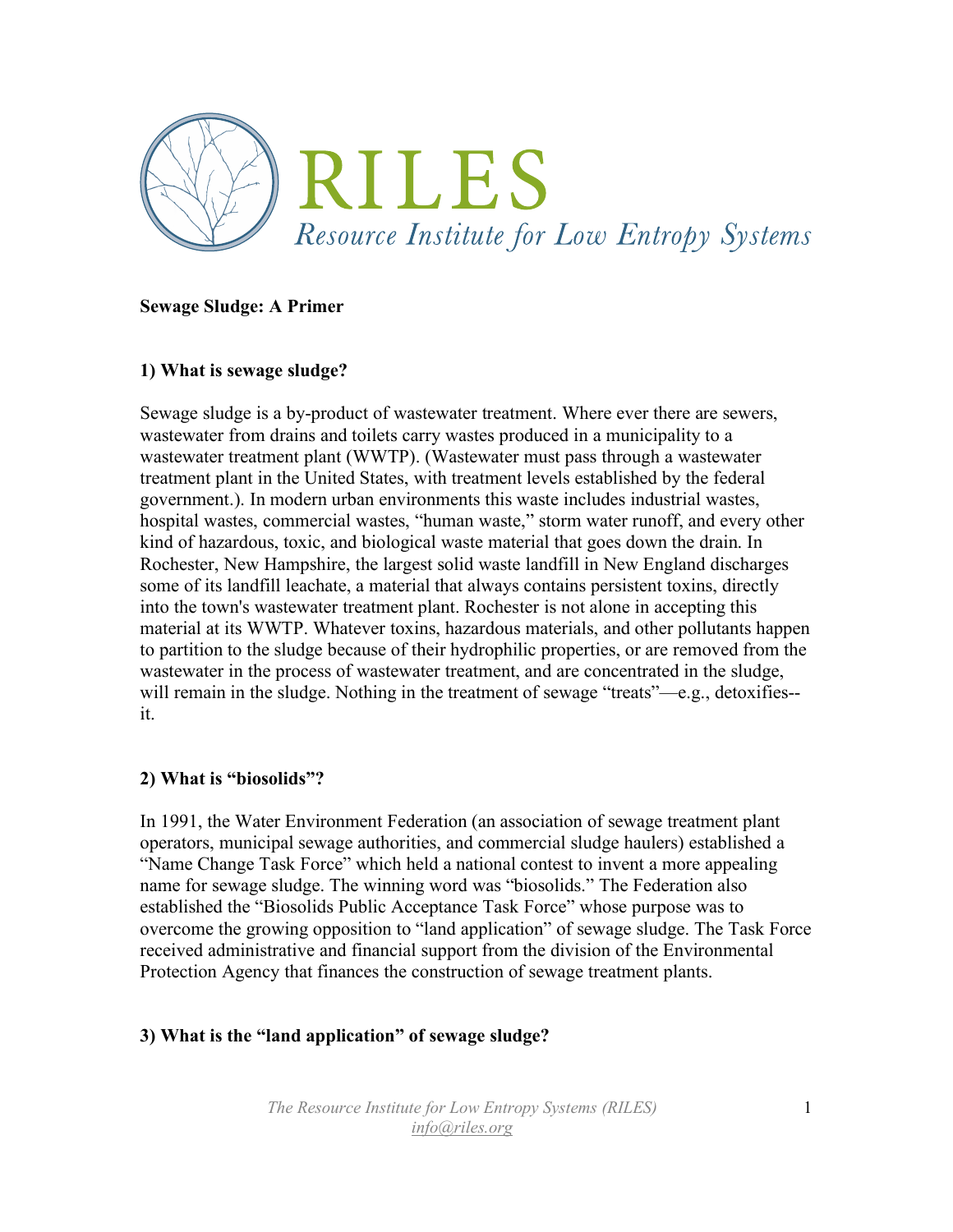EPA has promoted the "land application" of sewage sludge since 1993 as the preferred method for municipal sludge disposal. Millions of tons of hazardous sewage sludge have subsequently been spread on farmland, school yards, and parks in the United States.

In February 2008, the McElmurrays, diary farmers from Georgia, received an order and judgment issued by Federal Judge Anthony Alaimo of the 11th Circuit Court. The order addresses and confirms that there have been decades of deceit by the EPA and finds against the USDA and the EPA. It acknowledges that the sludge applications on the McElmurrays' farm were responsible for killing hundreds of diary cattle and contaminating the milk supplies in several states. In the ruling, Judge Alaimo said, "senior EPA officials took extraordinary steps to quash scientific dissent and any questioning of EPA's biosolids program." (United States District Court Southern District of Georgia, McElmurray v. U.S. Department of Agriculture, Case 1:05-cv-00159-AAA-WLB Document 67, Filed 02/25/2008.)

Perfluoroalkyl substances (PFAS), so-called "forever chemicals," persist in the environment and bioaccumulate in animals. They have been associated with developmental and reproductive toxicity, cancer, and immune system disfunction. Their presence in wastewater effluents and sewage sludge are of increasing concern because even the most high-tech, conventional treatment processes do not remove them from wastewater effluent or sewage sludge. Concentrations as high as 990 ng/g of PFOS and 241 ng/g of PFOA in processed sewage sludge (biosolids) have been reported (Sinclair and Kannan, 2006; Loganathan et al., 2007; Sepulvado et al., 2011).

In March 2019, Reuters reported that a Maine dairy farmer, Fred Stone, had to shut down his farm because of high PFAS levels in his cows' milk after decades of land applying sewage sludge. https://www.reuters.com/article/us-usa-dairy-chemicals/the-curious-caseof-tainted-milk-from-a-maine-dairy-farm-idUSKCN1R01AJ. As a result, the state of Maine is demanding that wastewater treatment plants test for PFAS, which they will inevitably find. https://www.pressherald.com/2019/03/22/maine-dep-to-require-testingof-sludge-for-forever-chemicals/

# **4) What are some of the documented hazardous materials in sewage sludge?**

In addition to toxic metals, pathogenic viruses and bacteria, some hazardous materials in sludge include: endocrine disruptors like brominated flame retardants (PBDEs, which are a lot like PCBs), phthalates like DEHP (a reproductive and developmental toxin), persistent and toxic ingredients in personal care products (e.g., triclosan and galaxolide), and pharmaceuticals.

A 2009 EPA study ("Targeted National Sewage Sludge Survey") concluded that all sewage sludge contains toxic and hazardous materials, including large numbers of endocrine disruptors.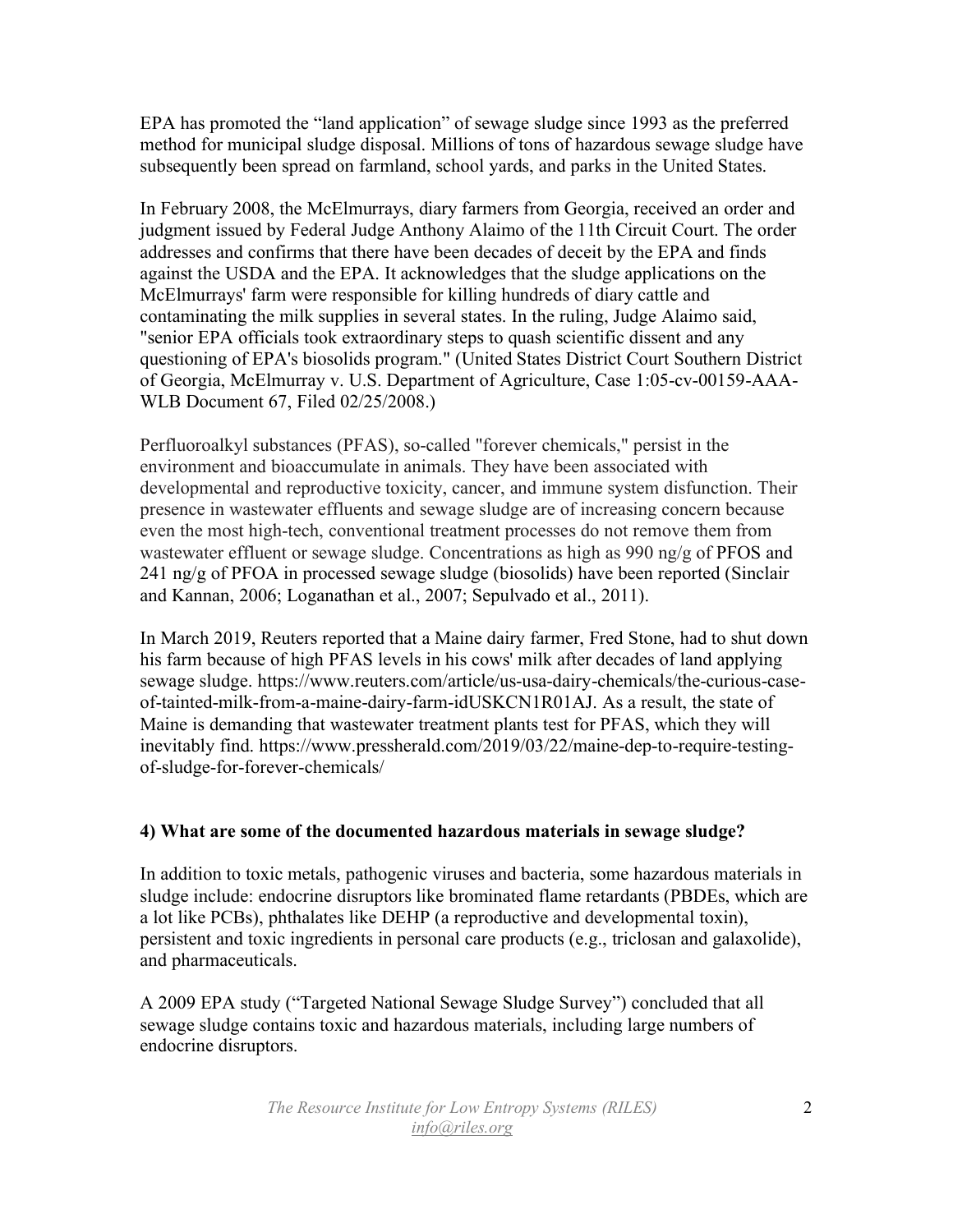In 2018 the EPA published a report that stated, "The EPA's controls over the land application of sewage sludge (biosolids) were incomplete or had weaknesses and may not fully protect human health and the environment. The EPA consistently monitored biosolids for nine regulated pollutants. However, it lacked the data or risk assessment tools needed to make a determination on the safety of 352 pollutants found in biosolids. The EPA identified these pollutants in a variety of studies from 1989 through 2015. Our analysis determined that the 352 pollutants include 61 designated as acutely hazardous, hazardous or priority pollutants in other programs."

https://www.epa.gov/sites/production/files/2018-11/documents/\_epaoig\_20181115-19-p-0002\_glance.pdf

For a list of peer-reviewed, technical papers documenting hazardous materials in sewage sludge, see http://www.sludgenews.org/resources/

#### **5) Is there any process at the sewage treatment plant that detoxifies and/or removes hazardous materials from the sludge?**

No. The sole job of wastewater treatment is to reduce pollution in the effluent (the treated wastewater that leaves the plant): there is no treatment or "detoxification" of any hazardous or toxic material in the sludge.

# **6) It is claimed that some industrial wastewater discharges are "pretreated" before they go down the drain. Does "pretreatment" mean that none of the "pretreated" hazardous or toxic wastes go down the drain?**

No. "Pretreatment" means only that the concentrations of the limited number of hazardous materials and/or conventional pollutants covered by a pretreatment program, for only a very limited number of industrial users, may have been lowered in the wastewater. For example, solid waste landfills that are lined collect millions of gallons of leachate. This leachate is piped to or trucked to wastewater treatment plants. Often there is a pretreatment agreement between the landfill operator and the wastewater treatment plant. This pretreatment plan is only concerned with the biological oxygen demand of the liquid, the organic matter that could drive up the BOD at the treatment plant, and has nothing to do with the PFAS and other hazardous chemicals in the leachate.